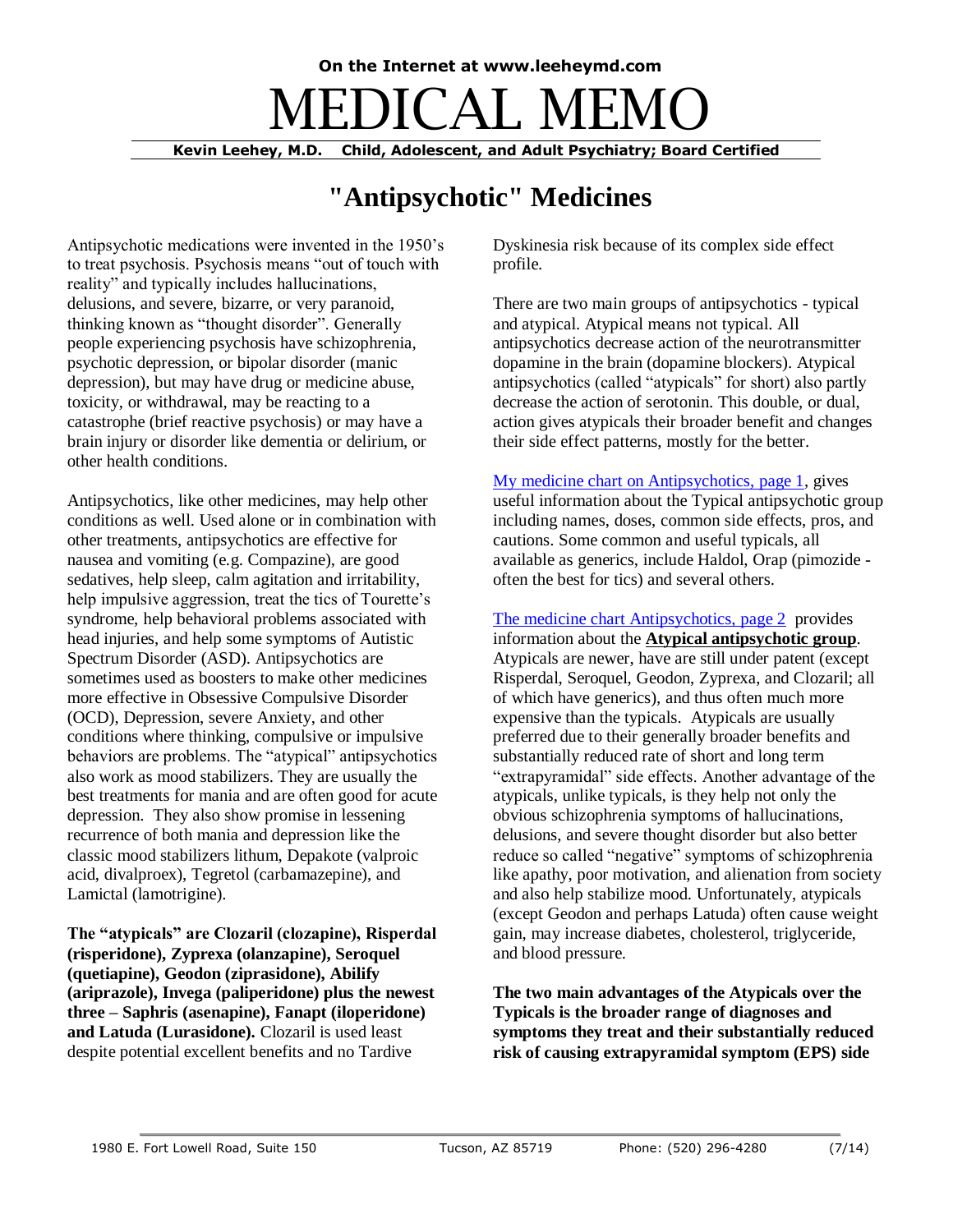**effects**. Short term reversible EPS include parkinsonian symptoms (looks like but isn't Parkinson's disease), akathisia (internal restlessness), acute dystonic reactions (scary, often sudden onset, intense muscle tightness/cramp like but brief and often easily treated), and related effects. These short term reversible EPS side effects can be reduced or prevented by changing the antipsychotic medicine dose, changing the antipsychotic medicine to a different one, stopping the antipsychotic, or adding a medicine like benztropine, benadryl, amantadine or a beta blocker to counteract the EPS.

Tardive Dyskinesia (TD) is a possibly irreversible EPS movement disorder long term side effect. The primary risk is from long term (usually years, rarely less than six months), high dose treatment with the older typical antipsychotics that are also known as neuroleptics. The risk of TD is close to (but not) zero for low dose short term (weeks to months) use. The risk of TD with the old "Typical" group is about 1 to 5% per year (this means about 1 to 5 of every 100 persons who takes an average dose of one of these medicines for a year will show some TD at the end of that year). The newer atypical antipsychotics have a much lower risk, estimated at roughly 0.1% to 0.5% per year (1 to 5 in 1000 will show TD after a year). Risperdal, Abilify and Geodon are probably close to the 0.5% risk while Seroquel and Zyprexa, are at the 0.1% level. The other atypicals' TD risk are between 0.1 and 0.5%. Clozaril treats or even reverses TD. Antidepressants, antianxiety meds, sleeping meds, mood stabilizers, and stimulants do not carry any TD risk at all. Tardive Dyskinesia (TD) is a group of abnormal movements that typically start mildly with subtle involuntary snake like (choreo-athetoid) and/or chewing-like frequent movements of the tongue and mouth and may progress, especially with continued use of the medicine, to affect the arms, legs, and other parts of the body in severe cases. TD may be very mild to severe and disabling with the degree usually related to the dose and duration of antipsychotic medicine exposure. TD symptoms are not always caused by medication. Abnormal movements indistinguishable from TD occur in some people with other neurologic conditions, some people with schizophrenia, and even in some elderly persons, even without any treatment ever with an antipsychotic medicine. About 1/3 of TD cases believed to be caused by antipsychotic medication recover completely with or without any special treatment other than stopping the antipsychotic, if possible. Another 1/3 improve with time and treatment but not fully. The final 1/3 do not improve or recover and may worsen even to

disability. The best treatment for TD is using Clozaril although other options exist but are less consistently helpful or are experimental. **Prevention of TD is the best treatment**. My patients who take the antipsychotics become used to the modified AIMS testing I do at some of our follow-up visits. They are most aware of the finger tapping and tongue examination but are less aware of the way I watch them walk, sit, stand, and how I look for other subtle early signs of Tardive Dyskinesia. I am also watching and listening for signs of the reversible and treatable false parkinsonian, acute dystonia, and akathisia symptoms.

Neuroleptic Malignant Syndrome (NMS) is a rare but potentially dangerous hypersensitvity reaction that is fortunately rare with atypicals, especially at lower doses. The greatly reduced risk of all EPS, especially TD and NMS, is a big advantage of the atypicals and makes these medicines feasible for more patients with far less risks than with the older "typicals".

**Zyprexa (olanzapine)** may be the most effective (other than clozapine) but has relatively high sedation and weight gain. It also has the lowest EPS risk, next to its cousin clozapine. **Risperdal** has been used the most in kids and is FDA approved for Autism (as is Abilify). **Seroquel** is an alternative with moderate to strong sedation (sleep help), low EPS risk, and mid-range weight gain risk. **Geodon** has variable sedation, mid EPS risk, and no weight gain (this is a big plus in its favor). Geodon has a tendency to mildly slow heart conduction but this is rarely a problem and especially not at lower doses (checking an EKG may be useful if heart symptoms or high dose). **Invega** is an extended release atypical related to Risperdal. **Saphris**, **Latuda** and **Abilify** are moderate re weight gain, EPS (movement disorder side effects) and sedation. **Fanapt** has little to no EPS effects (clozapine has none). No atypicals (except clozapine) require regular blood or other special testing and generally are easy to give. Geodon comes only in capsules. Saphris is taken under the tongue (sublingual). Risperidone is the most likely to increase the hormone prolactin. Latuda along with Seroquel (quetiapine), Zyprexa (olanzapine), risperidone, and Abilify (ariprazole) can make antidepressants work better and are good for Bipolar Depression.

**Metabolic side effects** refer to the medication causing or increasing risks for weight gain, higher blood pressure, higher cholesterol and triglycerides (lipids), higher blood sugar, and higher risk of diabetes. Whether this occurs due to medicine increasing appetite and thereby weight